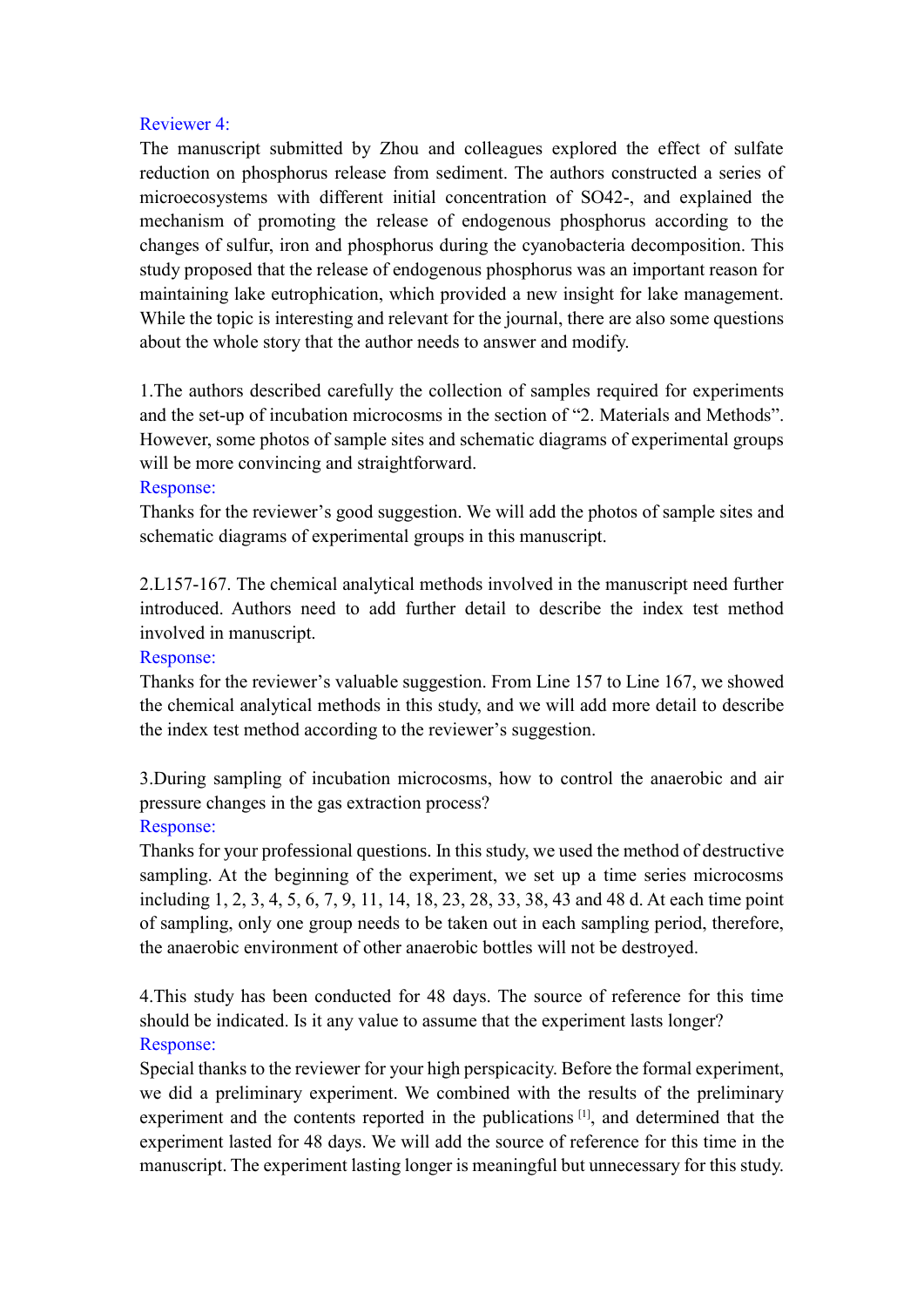The cyanobacteria powder was decomposed completely at 48 days, and the environment in the anaerobic bottles were in a relatively stable state. In addition, we observed that the phosphorus concentration kept stable.

[1] Yan, X.C., Xu, X.G., Wang, M.Y., Wang, G.X., Wu, S.J., Li, Z.C., Sun, H., Shi, A., Yang, YH. Climate warming and cyaobacteria blooms: Looks at their relationshiops from a new perspective. Water Reseaech. 2017, 125, 449-457.

5.Figure 1: It seems complicated. I suggest highlighting the main line of the article and adding some easy-to-understand symbols.

Response:

Thanks for your professional suggestions. We showed the dynamic changes of the iron concentration ( $Fe^{2+}$ ,  $Fe^{3+}$ ) in Figure 1. We will highlight the main line of the article and add some easy-to-understand symbols according to the review's suggestions.

6.L262. "During the decomposition of cyanobacteria, SRB abundance significantly changed."

Please show the result by statistical results.

# Response:

Special thanks to reviewer for your high perspicacity. We will show the result by statistical results in Line 262.

7.This study discussed that expect for climate warming and external input, the release of endogenous phosphorus is also an important reason of eutrophic lake. Why didn't the authors determine its proportion of contribution and discuss the contribution rate of endogenous nutrients in a more detailed way in the manuscript?

## Response:

Thanks for the reviewer's professional suggestion. To determine the proportion of contribution for endogenous phosphorus is out of the purpose of this study. In future experiments, we will consider the isotope tracer method to determine the contribution of endogenous phosphorus.

8.L279-281. "Cyanobacteria released large amounts of organic matter during their decay and decomposition, which promoted microbial growth and ultimately promoted anaerobic reduction of sulfur and iron (Holmer et al., 2001)." The authors obtained this result based on the results and references. But a detailed explanation of the biochemical process followed this sentence. Since the anaerobic reduction of sulfur and iron is quite complex, I suggest that more attention should be paid to the logic of the discussion here. Putting this sentence after the biochemical explanation will make the discussion clearer. Response:

Thanks for the reviewer's questions. Cyanobacteria decomposition released a large amount of organic matter and formed the anaerobic environment which promoted the sulfate reduction<sup>[1]</sup>. We will modify the logic of this paragraph and add more discussion about the biochemical explanation.

[1] Holmer, M., Storkholm, P. Sulphate reduction and sulphur cycling in lake sediments: